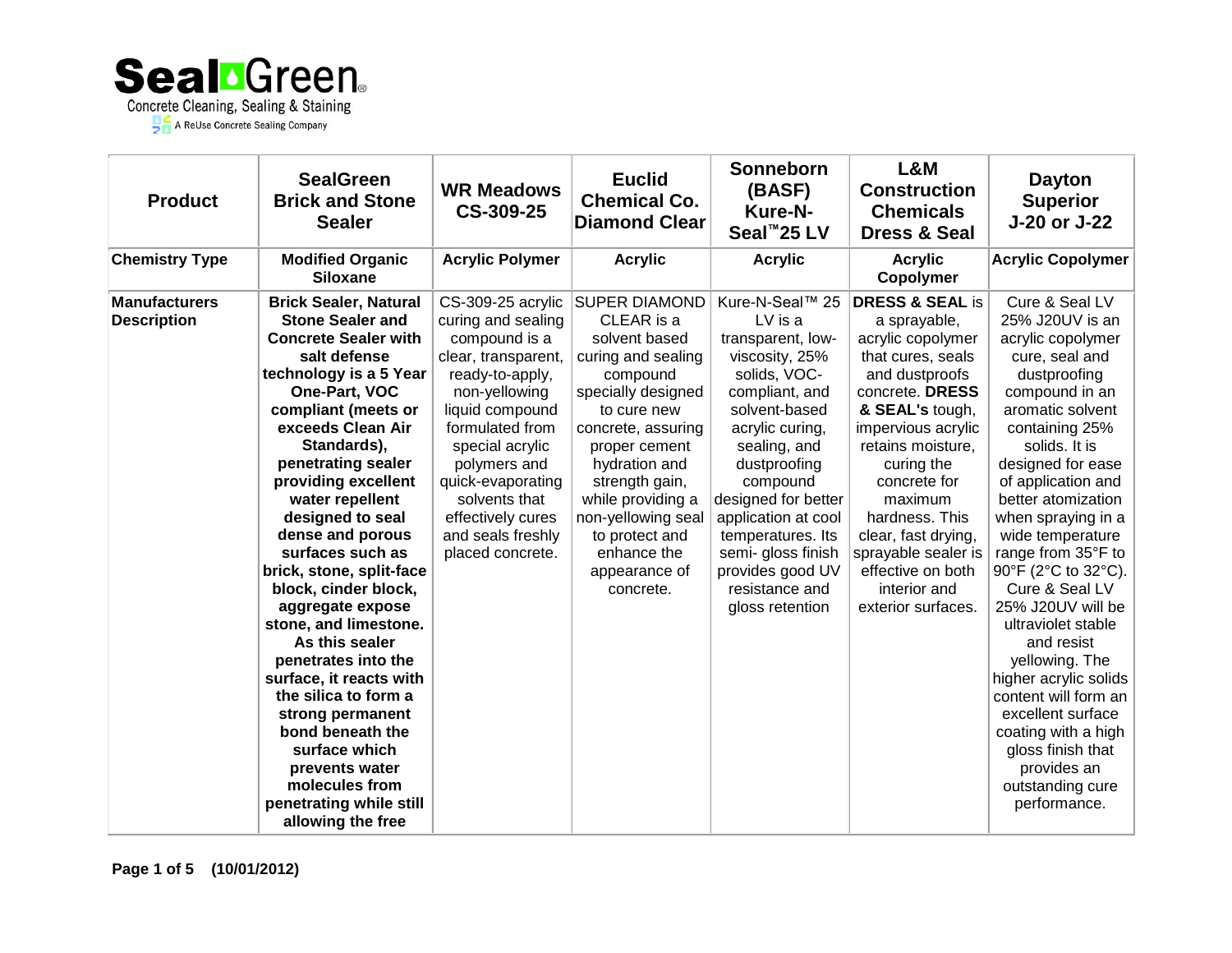

|                                                   | movement of air and<br>moisture vapor<br>(breathability). The<br>chemical bonds<br>formed in this process<br>allow SealGreen Brick<br>and Stone Sealer to<br>become an integral<br>part of the material<br>and thus provide<br>long-term water<br>repellent protection as<br>well as a life-span of<br>up to 5 years before<br>re-treatment is<br>required. Penetration<br>is up to $\frac{1}{4}$ inch or<br>more depending on<br>surface porosity and<br>moisture content at<br>the time of<br>application. |                                                         |                                                         |                                                         |                                                         |                                                         |
|---------------------------------------------------|--------------------------------------------------------------------------------------------------------------------------------------------------------------------------------------------------------------------------------------------------------------------------------------------------------------------------------------------------------------------------------------------------------------------------------------------------------------------------------------------------------------|---------------------------------------------------------|---------------------------------------------------------|---------------------------------------------------------|---------------------------------------------------------|---------------------------------------------------------|
| <b>ASTM 309</b>                                   | <b>Meets and exceeds</b><br>ASTM 309 This is not<br>a film forming coating                                                                                                                                                                                                                                                                                                                                                                                                                                   | Yes                                                     | Yes                                                     | Yes                                                     | Yes                                                     | Yes                                                     |
| <b>Toxic</b>                                      | <b>Yes</b>                                                                                                                                                                                                                                                                                                                                                                                                                                                                                                   | <b>No</b>                                               | <b>No</b>                                               | <b>No</b>                                               | <b>No</b>                                               | <b>No</b>                                               |
| <b>Eco Friendly</b>                               | <b>Yes</b>                                                                                                                                                                                                                                                                                                                                                                                                                                                                                                   | No (Water Table<br>Contamination)                       | No (Water Table<br>Contamination)                       | No (Water Table<br>Contamination)                       | No (Water Table<br>Contamination)                       | No (Water Table<br>Contamination)                       |
| <b>Harmful VOC's</b>                              | <b>None</b>                                                                                                                                                                                                                                                                                                                                                                                                                                                                                                  | Yes - Solvents<br>(contains<br>evaporating<br>solvents) | Yes - Solvents<br>(contains<br>evaporating<br>solvents) | Yes - Solvents<br>(contains<br>evaporating<br>solvents) | Yes - Solvents<br>(contains<br>evaporating<br>solvents) | Yes - Solvents<br>(contains<br>evaporating<br>solvents) |
| <b>Supported by State</b><br><b>Environmental</b> | <b>CA - Air Quality</b><br><b>Management</b>                                                                                                                                                                                                                                                                                                                                                                                                                                                                 | No (contains<br>evaporating                             | No (contains<br>evaporating                             | No (contains<br>evaporating                             | No (contains<br>evaporating                             | No (contains<br>evaporating                             |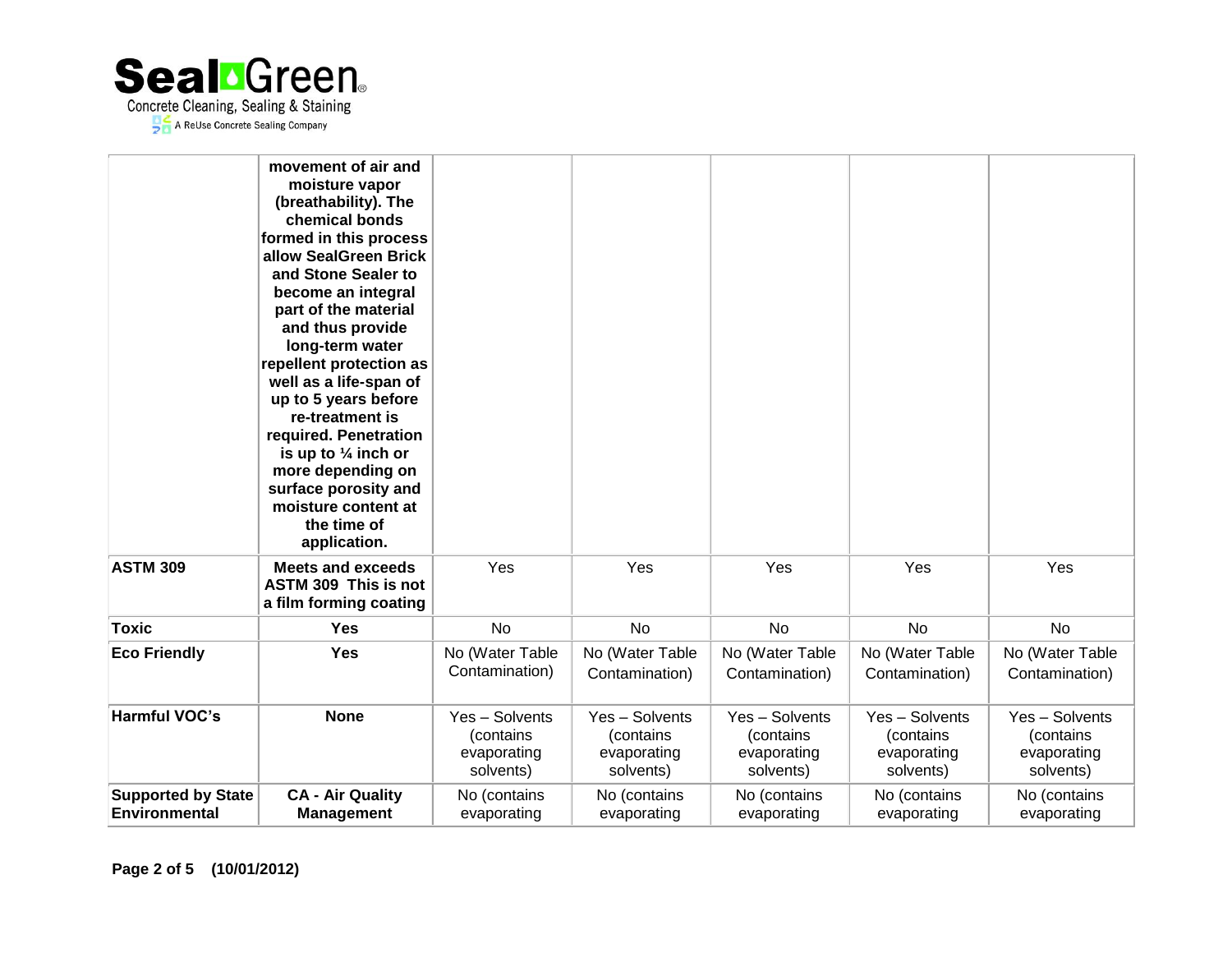

| Agency                                        | Approved for use in<br>all 50 states | solvents)                                  | solvents)                                  | solvents)                                    | solvents)                                    | solvents)                                 |
|-----------------------------------------------|--------------------------------------|--------------------------------------------|--------------------------------------------|----------------------------------------------|----------------------------------------------|-------------------------------------------|
| <b>Penetrates</b><br><b>Concrete Surfaces</b> | $\frac{1}{4}$ Inch                   | <b>Film Surface</b><br>Coating             | Film Surface<br>Coating                    | <b>Film Surface</b><br>Coating               | Film Surface<br>Coating                      | Film Surface<br>Coating                   |
| <b>Breathable</b>                             | Yes                                  | No - Primary Use<br><b>Curing Concrete</b> | No - Primary Use<br><b>Curing Concrete</b> | <b>Primary Use</b><br><b>Curing Concrete</b> | <b>Primary Use</b><br><b>Curing Concrete</b> | <b>Primary Use Curing</b><br>Concrete     |
| <b>Apply to Damp</b><br><b>Surface</b>        | <b>No</b>                            | No                                         | No.                                        | No                                           | No                                           | No                                        |
| <b>Apply to Green</b><br><b>Concrete</b>      | <b>No</b>                            | Yes                                        | Yes                                        | Yes                                          | Yes                                          | Yes                                       |
| <b>Odorless</b>                               | <b>Yes</b>                           | No (contains<br>evaporating<br>solvents)   | No (contains<br>evaporating<br>solvents)   | No (contains<br>evaporating<br>solvents)     | No (contains<br>evaporating<br>solvents)     | No (contains<br>evaporating<br>solvents)  |
| <b>Respiratory</b><br><b>Protection</b>       | <b>No</b>                            | Yes (contains<br>evaporating<br>solvents)  | Yes (contains<br>evaporating<br>solvents)  | Yes (contains<br>evaporating<br>solvents)    | Yes (contains<br>evaporating<br>solvents)    | Yes (contains<br>evaporating<br>solvents) |
| <b>Ventilation</b>                            | <b>No</b>                            | Yes (contains<br>evaporating<br>solvents)  | Yes (contains<br>evaporating<br>solvents)  | Yes (contains<br>evaporating<br>solvents)    | Yes (contains<br>evaporating<br>solvents)    | Yes (contains<br>evaporating<br>solvents) |
| <b>Expected</b><br><b>Protection Life</b>     | 5 Years                              | 6 to 18 months                             | 6 to 18 months                             | 6 to 18 months                               | 6 to 18 months                               | 6 to 18 months                            |
| <b>Full Reapplication</b><br><b>Required</b>  | <b>Every 5 Years</b>                 | Every 6 to 18<br>months                    | Every 6 to 18<br>months                    | Every 6 to 18<br>months                      | Every 6 to 18<br>months                      | Every 6 to 18<br>months                   |
| <b>Salt Deicer</b><br><b>Protection</b>       | 5 Years                              | 6 to 18 months                             | 6 to 18 months                             | 6 to 18 months                               | 6 to 18 months                               | 6 to 18 months                            |
| <b>Extreme Weather</b><br><b>Impact</b>       | <b>No Effect</b>                     | Shortens the life of<br>the sealer         | Shortens the life of<br>the sealer         | Shortens the life of<br>the sealer           | Shortens the life of<br>the sealer           | Shortens the life of<br>the sealer        |
| <b>Application</b><br><b>Temperature</b>      | 45°F to 85°F                         | 45°F to 85°F                               | 45°F to 85°F                               | 45 $\degree$ F to 85 $\degree$ F             | 45°F to 85°F                                 | 45°F to 85°F                              |
| Can be Applied to<br><b>Interior Surfaces</b> | Yes (No VOCs)                        | Yes (contains<br>evaporating<br>solvents)  | Yes (contains<br>evaporating<br>solvents)  | Yes (contains<br>evaporating<br>solvents)    | Yes (contains<br>evaporating<br>solvents)    | Yes (contains<br>evaporating<br>solvents) |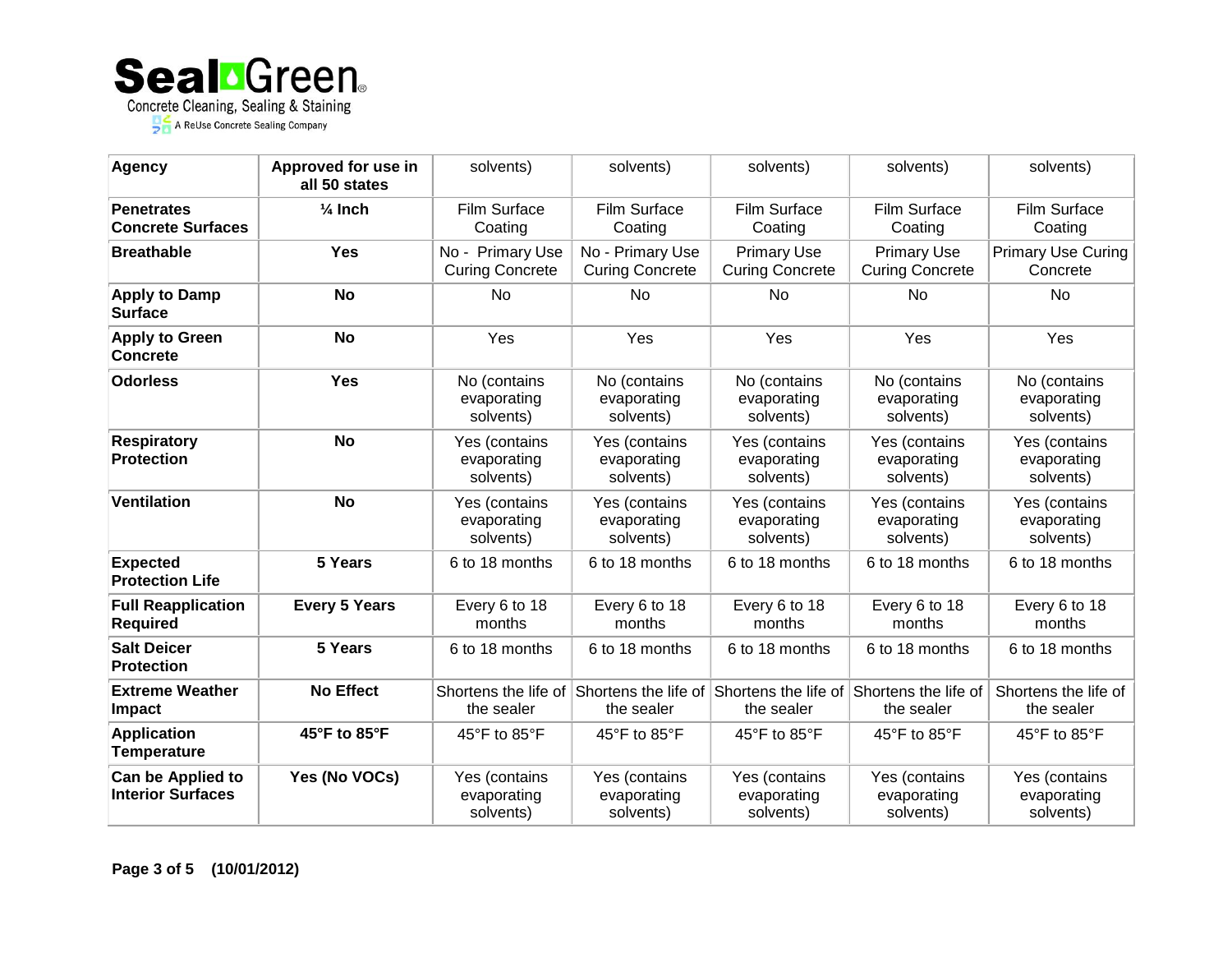

| No Color Change*                                                  | <b>No</b>                                                           | Wet Glossy Look                                                                                                                                           | Wet Glossy Look                                                                                                                                           | Wet Glossy Look                                                                                                                                           | Wet Glossy Look                                                                                                                                           | Wet Glossy Look                                                                                                                                                   |
|-------------------------------------------------------------------|---------------------------------------------------------------------|-----------------------------------------------------------------------------------------------------------------------------------------------------------|-----------------------------------------------------------------------------------------------------------------------------------------------------------|-----------------------------------------------------------------------------------------------------------------------------------------------------------|-----------------------------------------------------------------------------------------------------------------------------------------------------------|-------------------------------------------------------------------------------------------------------------------------------------------------------------------|
| <b>Humidity Impacted</b>                                          | <b>No</b>                                                           | Yes                                                                                                                                                       | Yes                                                                                                                                                       | Yes                                                                                                                                                       | Yes                                                                                                                                                       | <b>Yes</b>                                                                                                                                                        |
| Will Not Harm Fish,<br>Pets, Plants or<br><b>People</b>           | <b>No</b>                                                           | Yes                                                                                                                                                       | Yes                                                                                                                                                       | Yes                                                                                                                                                       | Yes                                                                                                                                                       | Yes                                                                                                                                                               |
| <b>Safely Store</b><br><b>Unused Portion in</b><br><b>Storage</b> | <b>Yes</b>                                                          | Flash Point at<br>$106^{\circ}$ F                                                                                                                         | Flash Point at<br>$106^{\circ}$ F                                                                                                                         | Flash Point at<br>$106^{\circ}$ F                                                                                                                         | Flash Point at<br>$106^{\circ}$ F                                                                                                                         | Flash Point at<br>106°F                                                                                                                                           |
| <b>Indefinite Shelf</b><br>Life                                   | 1 year                                                              | 1 year                                                                                                                                                    | 1 year                                                                                                                                                    | 1 year                                                                                                                                                    | 1 year                                                                                                                                                    | 1 year                                                                                                                                                            |
| <b>Tints</b>                                                      | <b>No</b>                                                           | Yes                                                                                                                                                       | Yes                                                                                                                                                       | Yes                                                                                                                                                       | Yes                                                                                                                                                       | Yes                                                                                                                                                               |
| <b>Paintable/Stainable</b>                                        | <b>Yes</b>                                                          | <b>No</b>                                                                                                                                                 | <b>No</b>                                                                                                                                                 | <b>No</b>                                                                                                                                                 | <b>No</b>                                                                                                                                                 | No                                                                                                                                                                |
| <b>Easy Soap/Water</b><br><b>Cleanup</b>                          | $\boldsymbol{\mathsf{X}}$                                           | X                                                                                                                                                         | X                                                                                                                                                         | X                                                                                                                                                         | X                                                                                                                                                         | X                                                                                                                                                                 |
| <b>Requires</b><br><b>Protective Clothing</b><br>(Eyes/Gloves)    | <b>No</b>                                                           | Yes- (Respirator<br>Recommended<br>contains<br>evaporating<br>solvents)                                                                                   | Yes- (Respirator<br>Recommended<br>contains<br>evaporating<br>solvents)                                                                                   | Yes- (Respirator<br>Recommended<br>contains<br>evaporating<br>solvents)                                                                                   | Yes- (Respirator<br>Recommended<br>contains<br>evaporating<br>solvents)                                                                                   | Yes- (Respirator<br>Recommended<br>contains<br>evaporating<br>solvents)                                                                                           |
| Slippery when wet<br>or spilled                                   | No Does not change<br>surface                                       | Yes - Glossy<br>Surface                                                                                                                                   | Yes - Glossy<br>Surface                                                                                                                                   | Yes - Glossy<br>Surface                                                                                                                                   | Yes - Glossy<br>Surface                                                                                                                                   | Yes - Glossy<br>Surface                                                                                                                                           |
| <b>Anti-skid Required</b>                                         | No                                                                  | Yes                                                                                                                                                       | Yes                                                                                                                                                       | Yes                                                                                                                                                       | Yes                                                                                                                                                       | Yes                                                                                                                                                               |
| Protect glass,<br>metal                                           | <b>Yes</b>                                                          | Yes                                                                                                                                                       | Yes                                                                                                                                                       | Yes                                                                                                                                                       | Yes                                                                                                                                                       | Yes                                                                                                                                                               |
| <b>Safety Precautions</b>                                         | <b>Standard OSHA-</b><br><b>Safety Glasses and</b><br><b>Gloves</b> | Prolong inhalation<br>of vapors in<br>excess of<br>permissible<br>exposure limits<br>may result in<br>symptoms of<br>transient central<br>nervous systems | Prolong inhalation<br>of vapors in<br>excess of<br>permissible<br>exposure limits<br>may result in<br>symptoms of<br>transient central<br>nervous systems | Prolong inhalation<br>of vapors in<br>excess of<br>permissible<br>exposure limits<br>may result in<br>symptoms of<br>transient central<br>nervous systems | Prolong inhalation<br>of vapors in<br>excess of<br>permissible<br>exposure limits<br>may result in<br>symptoms of<br>transient central<br>nervous systems | Prolong inhalation<br>of vapors in excess<br>of permissible<br>exposure limits may<br>result in symptoms<br>of transient central<br>nervous systems<br>depression |